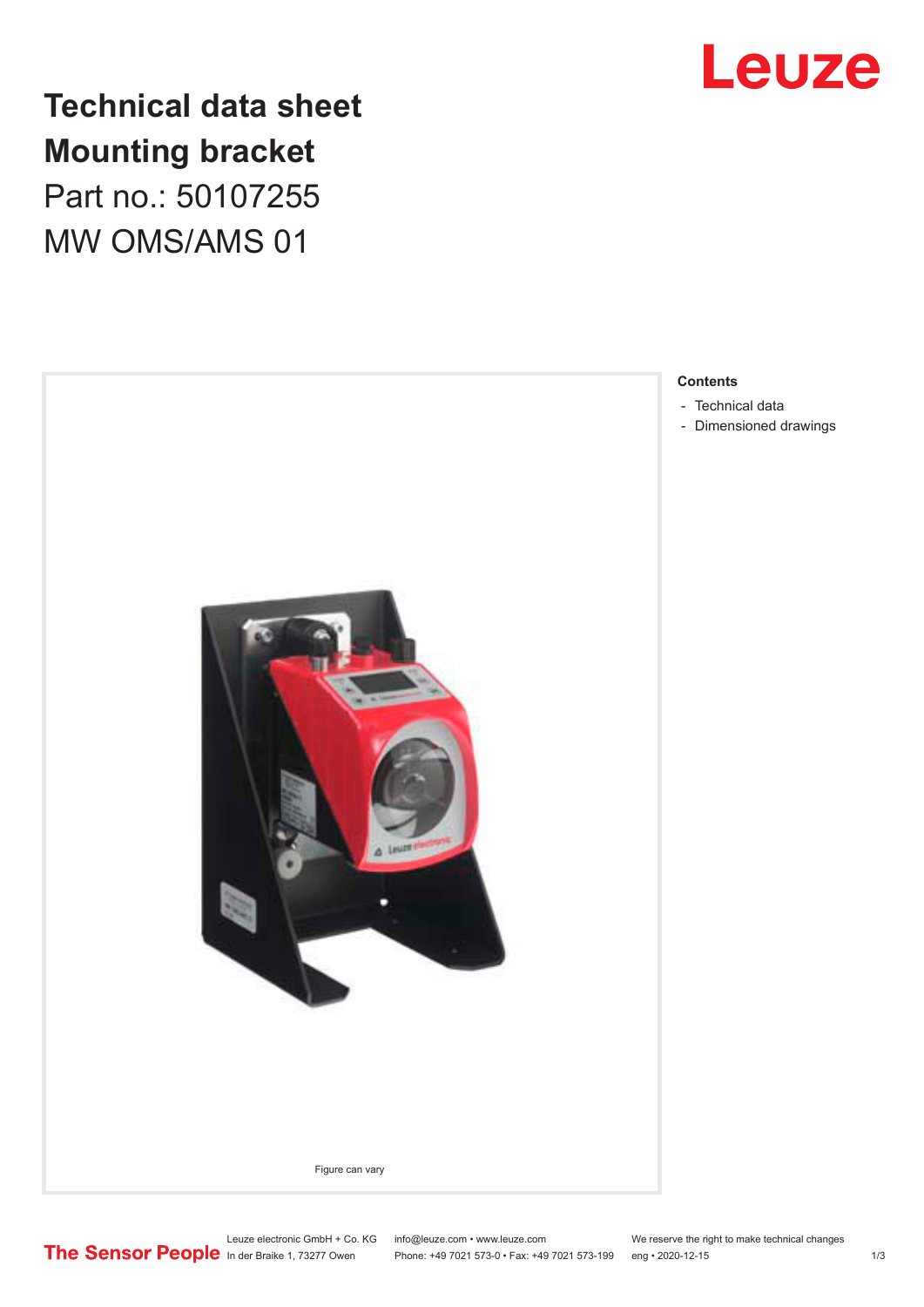## <span id="page-1-0"></span>**Technical data**

# Leuze

| <b>Basic data</b>               |                       |
|---------------------------------|-----------------------|
| Suitable for                    | <b>AMS 300i</b>       |
| <b>Mechanical data</b>          |                       |
| Design of mounting device       | Angle, L-shape        |
| Type of fastening, at system    | Through-hole mounting |
| Type of fastening, at device    | Screw type            |
| <b>Mounting device material</b> | Metal                 |
|                                 |                       |

#### **Classification**

| <b>Customs tariff number</b> | 73182900 |
|------------------------------|----------|
| eCl@ss 5.1.4                 | 27279202 |
| eCl@ss 8.0                   | 27279202 |
| eCl@ss 9.0                   | 27273701 |
| eCl@ss 10.0                  | 27273701 |
| eCl@ss 11.0                  | 27273701 |
| <b>ETIM 5.0</b>              | EC002498 |
| <b>ETIM 6.0</b>              | EC003015 |
| <b>ETIM 7.0</b>              | EC003015 |
|                              |          |